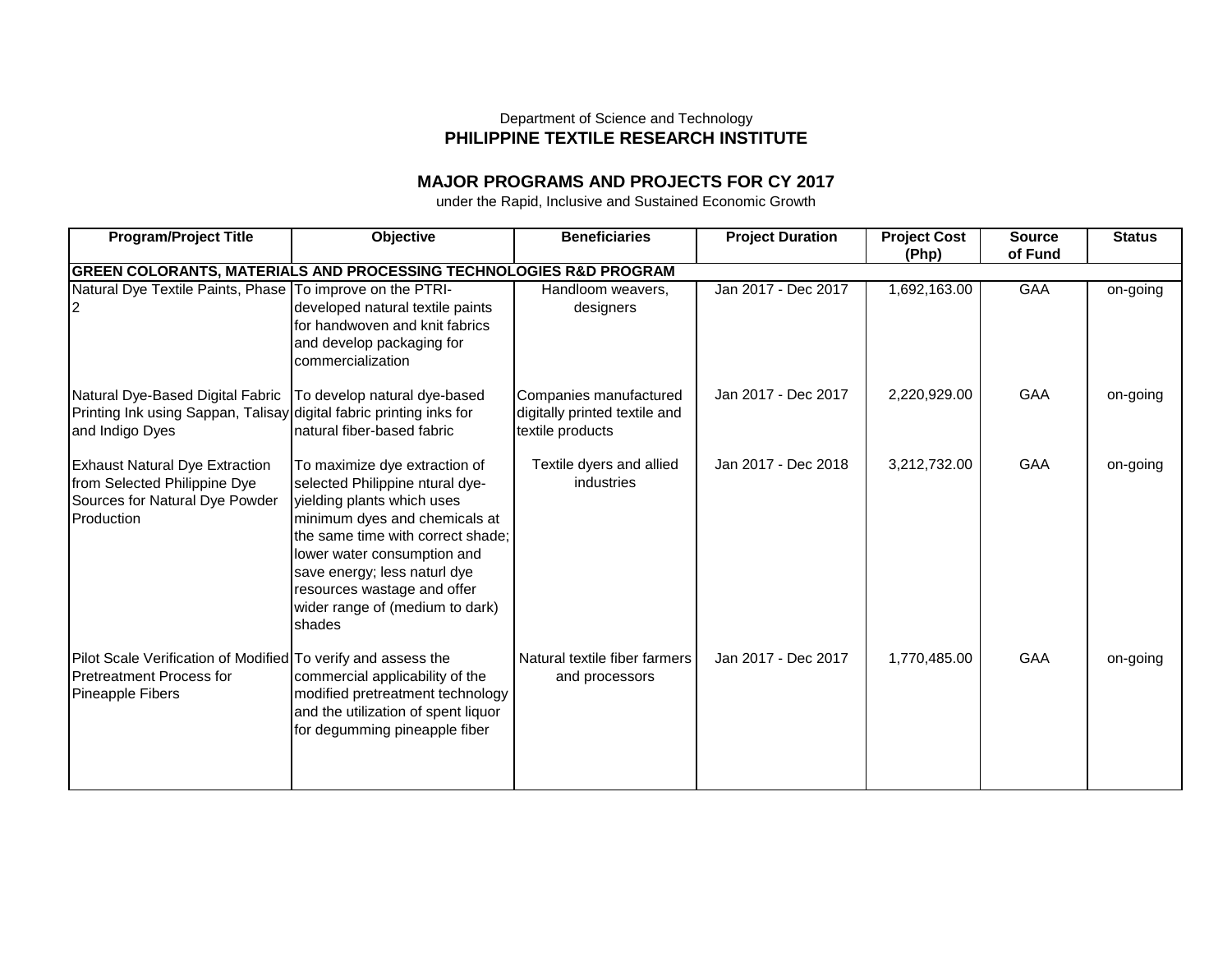## **MAJOR PROGRAMS AND PROJECTS FOR CY 2017**

under the Rapid, Inclusive and Sustained Economic Growth

| <b>Program/Project Title</b>                                                                                                            | <b>Objective</b>                                                                                                                                                                       | <b>Beneficiaries</b>                            | <b>Project Duration</b> | <b>Project Cost</b><br>(Php) | <b>Source</b><br>of Fund | <b>Status</b> |
|-----------------------------------------------------------------------------------------------------------------------------------------|----------------------------------------------------------------------------------------------------------------------------------------------------------------------------------------|-------------------------------------------------|-------------------------|------------------------------|--------------------------|---------------|
| Verification of Integrated<br>Indigenous Fiber Extraction and<br><b>Pretreatment Process for Textile</b><br>Application                 | To evaluate the integrated<br>extraction and pretrreatment<br>process for pineapple fibers and<br>evaluate the applicability and<br>performance to banana and water<br>hyacinth fibers | Natural textile fiber farmers<br>and processors | Jan 2016 - Dec 2017     | 1,616,915.00                 | <b>GAA</b>               | on-going      |
| Verification of Sequential<br>Chemical-Mechanical-Enzymatic<br>Pretreatment of Abaca and<br>Pineapple Fibers                            | To verify the sequential chemical-<br>mechanical-enzymatic<br>pretreatment process for abaca<br>and pineapple fibers in bench<br>scale                                                 | Textile and allied industries                   | Jan 2016 - Dec 2017     | 1,398,040.00                 | GAA                      | on-going      |
| Revitalization of Silk Industry in<br>Northern Mindanao                                                                                 | To revitalize silk industry that will<br>complement the manufacture of<br>Philippine silk fabrics for local and<br>international markets                                               | Silk weaving industries                         | Jan 2016 - Dec 2017     | 2,746,778.00                 | GAA                      | on-going      |
| Abaca Fiber-Based Nonwoven<br>Fabrics for Car Headliner Backing friendly pretreatment process for                                       | To establish an environment-<br>abaca and develop cellulose fiber-<br>based nonwoven fabrics and/or<br>composite reinforcement for<br>automotive interior components                   | Textile manufacturers                           | Jan 2017 - Dec 2017     | 1,350,434.00                 | <b>GAA</b>               | on-going      |
| <b>BIONANOFIBER AND COMPOSITE TECHNOLOGIES R&amp;D PROGRAM</b>                                                                          |                                                                                                                                                                                        |                                                 |                         |                              |                          |               |
| Electrospun Cellulose Acetate<br>Nanofiber Membrane from<br>Banana Fibers as Dermal<br>Delivery System of Bioactive<br><b>Molecules</b> | To develop a anofiber material<br>made from banana cellulose<br>acetate loaded with bioactive<br>components for wound<br>treatments and cosmetic<br>applications                       | <b>Textile manufacturers</b>                    | Jan 2017 - Dec 2017     | 1,051,662.00                 | <b>GAA</b>               | on-going      |
|                                                                                                                                         |                                                                                                                                                                                        |                                                 |                         |                              |                          |               |